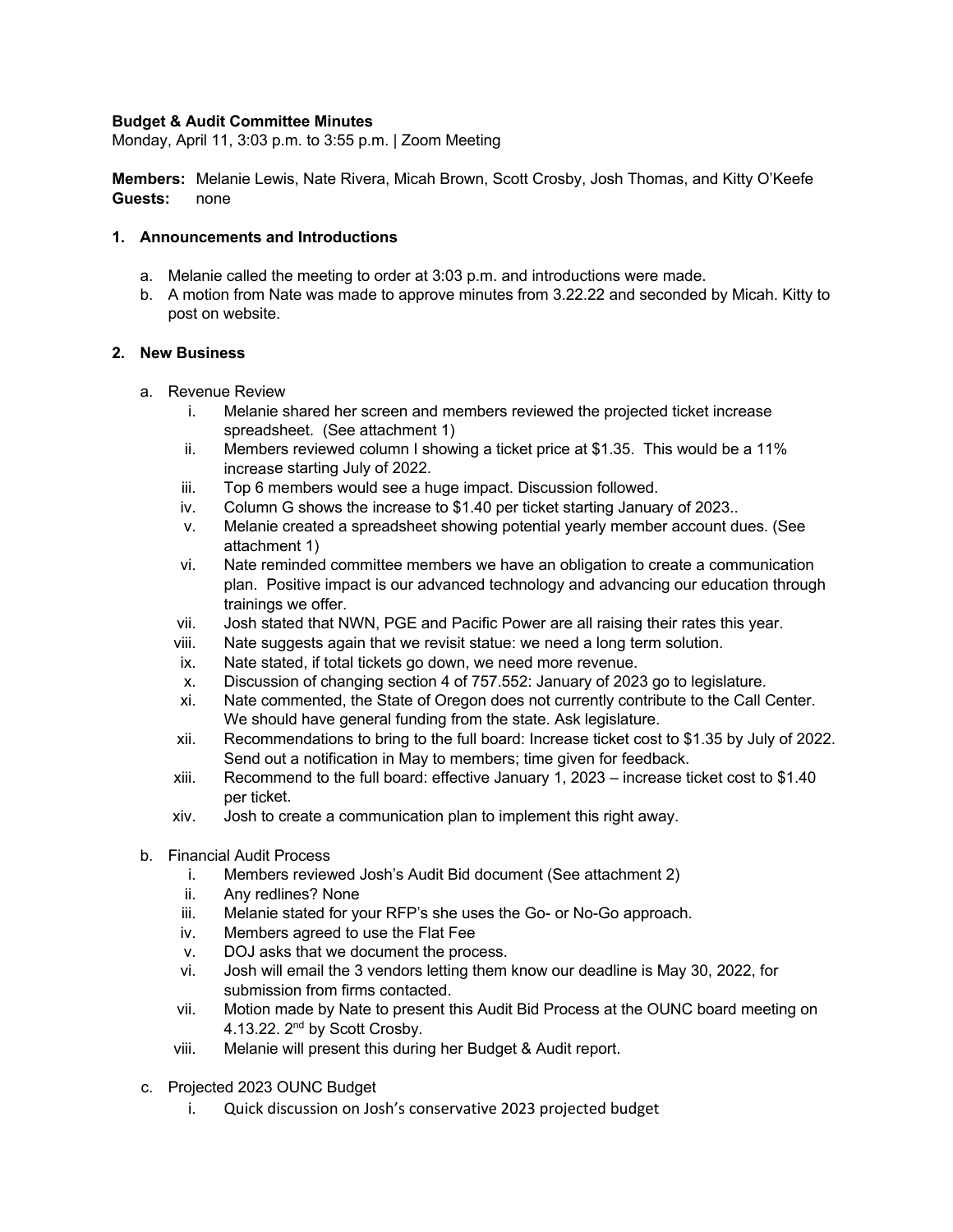#### ii. Tabled

### **3. Old Business**

### **4. For the Good of the Order**

### **5. Next Meeting**

i. Tentative - April 20, 2022

### **6. For the Good of the Order**

*Meeting adjourned at 3:55pm. Minutes submitted by Kitty O'Keefe 4.12.22*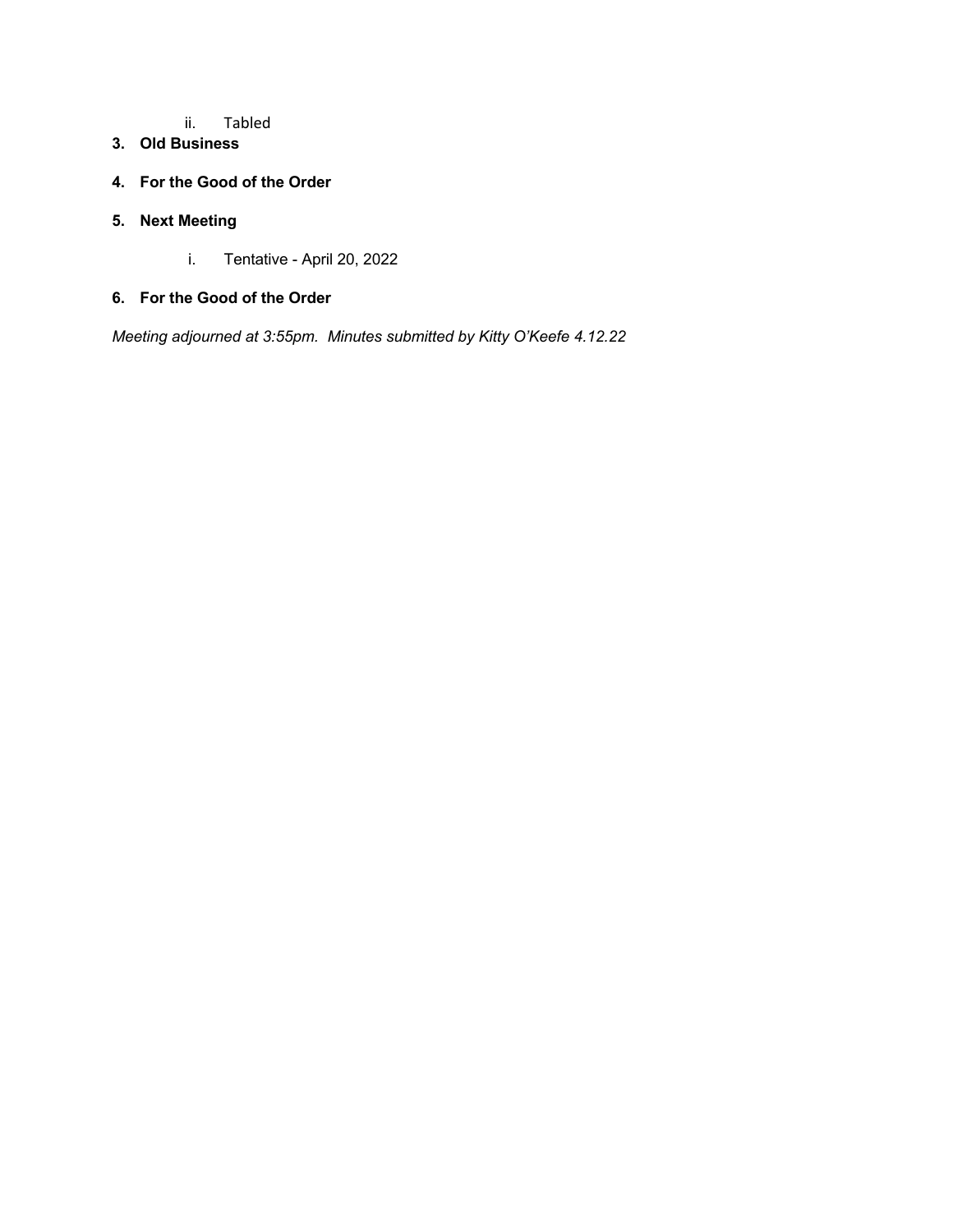|      |                                                    |        | B                    | С                       | D                                              | E                     | F                                              | G<br>H                                           |                                   |                                   | Κ                                    |
|------|----------------------------------------------------|--------|----------------------|-------------------------|------------------------------------------------|-----------------------|------------------------------------------------|--------------------------------------------------|-----------------------------------|-----------------------------------|--------------------------------------|
|      | Company<br>based off 2021 Outgoing Tickets Numbers | Corte- | Ticket Cost x \$1.20 | Projected Cost x \$1.35 | Projected<br><b>Increased Cost x</b><br>\$1.35 | Projected Cost x \$1. | Projected<br><b>Increased Cost x</b><br>\$1.40 | <b>Total Cost</b><br>Increase thru<br>$2023$ $+$ | % Increase<br>\$1.20 to<br>\$1.35 | % Increase<br>\$1.35 to<br>\$1.40 | Total Ticket<br><b>Cost Increase</b> |
|      | NW NATURAL                                         |        | 273,567.60 \$        | 307,763.55 \$           | 34,195.95 \$                                   | 319,162.20 \$         | 11,398.65 \$                                   | 45,594.60                                        | 11%                               | 3%                                | 14%                                  |
|      | <b>CTLQL-CENTURYLINK</b>                           |        | 248,608.80 \$        | 279,684.90 \$           | 31,076.10 \$                                   | 290,043.60 \$         | 10,358.70 \$                                   | 41,434.80                                        |                                   |                                   |                                      |
|      | <b>PORTLAND GENERAL ELECTRIC</b>                   |        | 204,554.40 \$        | 230,123.70 \$           | 25,569.30 \$                                   | 238,646.80 \$         | 8,523.10 \$                                    | 34,092.40                                        |                                   |                                   |                                      |
| 6    | <b>PACIFIC POWER</b>                               |        | 138,445.20 \$        | 155,750.85 \$           | 17,305.65 \$                                   | 161,519.40 \$         | 5,768.55 \$                                    | 23,074.20                                        |                                   |                                   |                                      |
|      | Closed-Comcast                                     |        | 125,608.80 \$        | 141,309.90 \$           | 15,701.10 \$                                   | 146,543.60 \$         | 5,233.70 \$                                    | 20,934.80                                        |                                   |                                   |                                      |
| 8    | <b>CHARTER COMMUNICATIONS</b>                      |        | 99,561.60 \$         | 112,006.80 \$           | 12,445.20 \$                                   | 116,155.20 \$         | 4,148.40 \$                                    | 16,593.60                                        |                                   |                                   |                                      |
| 9    | ZIPLY FIBER                                        |        | 94,356.00 \$         | 106,150.50 \$           | 11,794.50 \$                                   | 110,082.00 \$         | 3,931.50 \$                                    | 15,726.00                                        |                                   |                                   |                                      |
|      | COMCAST CABLE                                      |        | 85,668.00 \$         | 96,376.50 \$            | 10,708.50 \$                                   | 99,946.00 S           | 3,569.50 \$                                    | 14,278.00                                        |                                   |                                   |                                      |
|      | <b>CITY OF PORTLAND</b>                            |        | 71,040.00 \$         | 79,920.00 \$            | 8,880.00 \$                                    | 82,880.00 \$          | 2,960.00 \$                                    | 11,840.00                                        |                                   |                                   |                                      |
|      | <b>AVISTA UTILITIES</b>                            |        | 38,420.40 \$         | 43,222.95 \$            | 4,802.55 \$                                    | 44,823.80 \$          | 1,600.85 \$                                    | 6,403.40                                         |                                   |                                   |                                      |
| 13.  | CLACKAMAS CNTY D.O.T.                              |        | 37,671.60 \$         | 42,380.55 \$            | 4,708.95 \$                                    | 43,950.20 \$          | 1,569.65 \$                                    | 6,278.60                                         |                                   |                                   |                                      |
| 14   | MCI                                                |        | 32,178.00 \$         | 36,200.25 \$            | 4,022.25 \$                                    | 37,541.00 \$          | 1,340.75 \$                                    | 5,363.00                                         |                                   |                                   |                                      |
| 15   | <b>TDS BENDBROADBAND</b>                           |        | 31,969.20 \$         | 35,965.35 \$            | 3,996.15 \$                                    | 37,297.40 \$          | 1,332.05 \$                                    | 5,328.20                                         |                                   |                                   |                                      |
| 16   | WAVE BROADBAND                                     |        | 31,437.60 \$         | 35,367.30 \$            | 3,929.70 \$                                    | 36,677.20 \$          | 1,309.90 \$                                    | 5,239.60                                         |                                   |                                   |                                      |
|      | <b>CLEANWATER SERVICES</b>                         |        | 31,414.80 \$         | 35,341.65 \$            | 3,926.85 \$                                    | 36,650.60 \$          | 1,308.95 \$                                    | 5,235.80                                         |                                   |                                   |                                      |
|      | <b>TUALATIN VALLEY WATER DIST</b>                  |        | 23,377.20 \$         | 26,299.35 \$            | 2,922.15 \$                                    | 27,273.40 \$          | 974.05 \$                                      | 3,896.20                                         |                                   |                                   |                                      |
|      | CASCADE NATURAL GAS - BEND                         |        | 22,330.80 \$         | 25,122.15 \$            | 2,791.35 \$                                    | 26,052.60 \$          | 930.45 \$                                      | 3,721.80                                         |                                   |                                   |                                      |
| 20.  | CI PORTLAND SIG ST LIGHTS ITS                      |        | 19,881.60 \$         | 22,366.80 \$            | 2,485.20 \$                                    | 23,195.20 \$          | 828.40 \$                                      | 3,313.60                                         |                                   |                                   |                                      |
|      | LEVEL 3 NOW CENTURYLINK                            |        | 19,872.00 \$         | 22,356.00 \$            | 2,484.00 \$                                    | 23,184.00 \$          | 828.00 \$                                      | 3,312.00                                         |                                   |                                   |                                      |
| $-1$ | <b>CITY OF FALTAS</b>                              |        |                      | 20.75222                | $\ddot{\phantom{a}}$ and $\ddot{\phantom{a}}$  | $22 - 22 - 22$        | $T0 \sim$                                      | $A B B B$                                        |                                   |                                   |                                      |

Summary Sheet

 $4 - 1$ 

**Projected Ticket Cost Summary** 

Ticket Cost Projection  $+$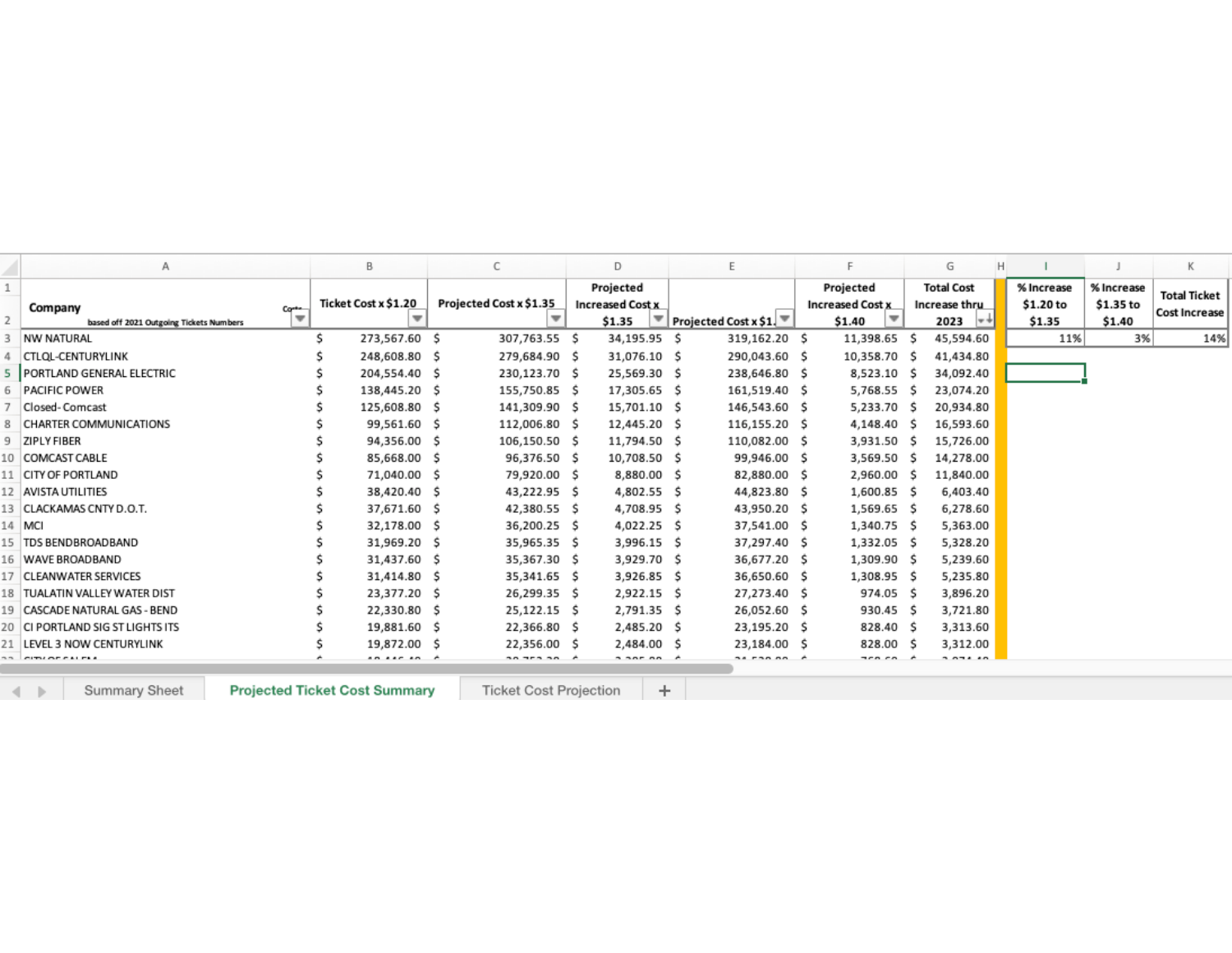



# *April 11, 2022*

**TO:** Qualified CPA firms

**RE:** Invitation to bid on Oregon Utility Notification Center Financial Audit

The Oregon Utility Notification Center (OUNC) is seeking the services of a qualified vendor to perform a financial audit in accordance with generally accepted auditing standards for not-for-profit organizations. OUNC is soliciting bids from not fewer than three Certified Public Accounting firms. Under the board's direction, the agency intends to proceed with this audit in 2022, reporting on the 2021 fiscal year.

# **ABOUT THE OREGON UTILITY NOTIFICATION CENTER**

Created by the 1995 Oregon Legislature, the Oregon Utility Notification Center is the state agency that administers Oregon's excavation laws and statewide locate requests. Its mission is to operate and maintain a state-of-the-art one-call system for the State of Oregon to reduce damages to underground facilities and to promote public safety related to excavation issues.

The "One-Call Center" is located in Portland and is staffed by about 50 operators. It is currently operated under contract with [One Call Concepts.](https://occinc.com/) The Center is available to process locate requests seven days a week, 24 hours a day.

Through its one-call service, training, education, publicity, and industry relations, OUNC is committed to helping people avoid serious damage, injuries and expenses. The free service is available by calling 811 or going to [Oregon811.com](https://digsafelyoregon.com/) or [www.digsafelyoregon.com.](http://www.digsafelyoregon.com/) By requesting a locate, homeowners and businesses can have their underground utilities marked before digging.

The Oregon Utility Notification Center (dba Oregon 811) is a public benefit nonprofit corporation with the powers of an Oregon state agency, per **ORS 757.547**. OUNC has a 21-member Board of Directors, appointed by the Governor, and a staff of two. The organization hired its first Executive Director in May 2021. Prior to that, the organization was administered by a working board and contracted service providers.

## **BACKGROUND**

According to the OUNC Policy and Procedures Manual, section 3.10.1., "Oregon Utility Notification Center should contract for an independent review to be performed by a Certified Public Accountant (CPA) at the conclusion of every three (3) years but should not exceed five (5) years." Per 3.10.2., "The auditor(s) will test accounting mechanisms in accordance with generally accepted auditing standards for not-for-profit organizations and as contractually required by funding sources."

The last financial review was conducted by Aldrich in 2019 for the 2018 fiscal year (see attachment). Based on the policy, a review or audit must be completed by the end of 2023.